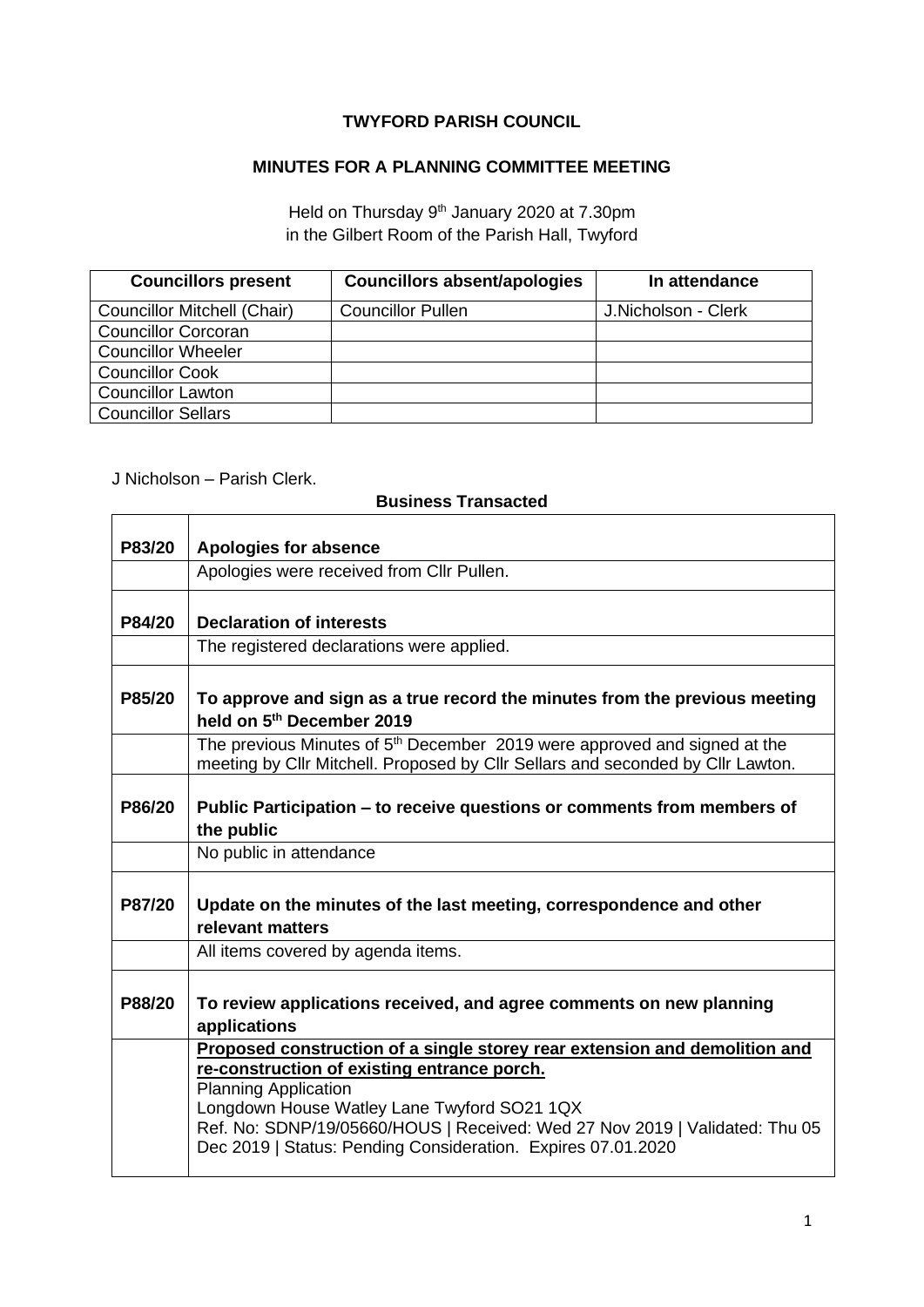|        | No comment was provided on the property design, but a landscape management<br>scheme is essential to protect remaining land.                                                                    |
|--------|-------------------------------------------------------------------------------------------------------------------------------------------------------------------------------------------------|
|        | <b>Action:</b>                                                                                                                                                                                  |
|        | Clerk to write to Ivan Gurdler requesting action to protect the deforestation of<br>Longdown House.                                                                                             |
|        |                                                                                                                                                                                                 |
|        | Single storey rear wrap around extension                                                                                                                                                        |
|        | <b>Planning Application</b>                                                                                                                                                                     |
|        | 6 St Marys Terrace Finches Lane Twyford SO21 1QD<br>Ref. No: SDNP/19/05615/HOUS   Received: Mon 25 Nov 2019   Validated: Fri 13<br>Dec 2019   Status: Pending Consideration. Expires 16.01.2020 |
|        |                                                                                                                                                                                                 |
|        | No comment.                                                                                                                                                                                     |
|        | <b>Extensions and alterations to existing dwelling</b>                                                                                                                                          |
|        | <b>Planning Application</b>                                                                                                                                                                     |
|        | Highcroft Love Lane Twyford Winchester Hampshire SO21 1FB                                                                                                                                       |
|        | Ref. No: SDNP/19/06061/HOUS   Received: Thu 19 Dec 2019   Validated: Mon 23<br>Dec 2019   Status: Pending Consideration. Expires 30.01.2020                                                     |
|        | An objection is raised for two reasons. Firstly, it is not possible to ascertain from                                                                                                           |
|        | the information provided if the increase in property floor size exceeds 30%.                                                                                                                    |
|        | Twyford Parish Council request confirmation that the proposed plans are in                                                                                                                      |
|        | accordance with policy SD31. Secondly, the Parish Council object due to a lack of                                                                                                               |
|        | landscaping plan to formalise the protection of trees on the land. The Parish                                                                                                                   |
|        | Council believe it paramount to protect visual screening along Love Lane frontage.                                                                                                              |
|        | Moreover, if Officers are mindful to support the application, Twyford Parish Council                                                                                                            |
|        | request consideration about the impact of construction deliveries and construction                                                                                                              |
|        | related worker's vehicles to the proposed site. The Council requests that the                                                                                                                   |
|        | applicant is at all times respectful to their neighbours and the environment when                                                                                                               |
|        | carrying out their development, and taking consideration of the neighbours with                                                                                                                 |
|        | regards to the times of deliveries and hours of work. The applicant should                                                                                                                      |
|        | therefore ensure that the site is well organised, clean and tidy and that facilities,<br>stored materials, vehicles and plant are located to minimise disruption. Any                           |
|        | damage to these areas should be remediated as soon as is practically possible.                                                                                                                  |
|        |                                                                                                                                                                                                 |
|        | Action: Cllr Cook to request this application to go to Committee so a site                                                                                                                      |
|        | visit can be conducted to assess the need for a landscaping plan, and                                                                                                                           |
|        | provide assurance the increase in floor size does not exceed 30%.                                                                                                                               |
|        |                                                                                                                                                                                                 |
| P89/20 | Update on planning decisions made between 5 <sup>th</sup> December 2019 and 8 <sup>th</sup>                                                                                                     |
|        | January 2020                                                                                                                                                                                    |
|        | Proposed alterations to a chimney on a listed Building                                                                                                                                          |
|        | 3 Hockley Cottages Winchester Road Twyford Winchester Hampshire SO21 1PJ                                                                                                                        |
|        | Ref. No: SDNP/19/05382/PRE   Received: Fri 08 Nov 2019   Validated: Wed 13                                                                                                                      |
|        | Nov 2019   Status: Advice Provided "likely to be acceptable"                                                                                                                                    |
|        | Raise roof of existing garage and link to main house at first floor level. Single                                                                                                               |
|        | storey side kitchen extension.                                                                                                                                                                  |
|        | Corners Bourne Fields Twyford Winchester Hampshire SO21 1NY                                                                                                                                     |